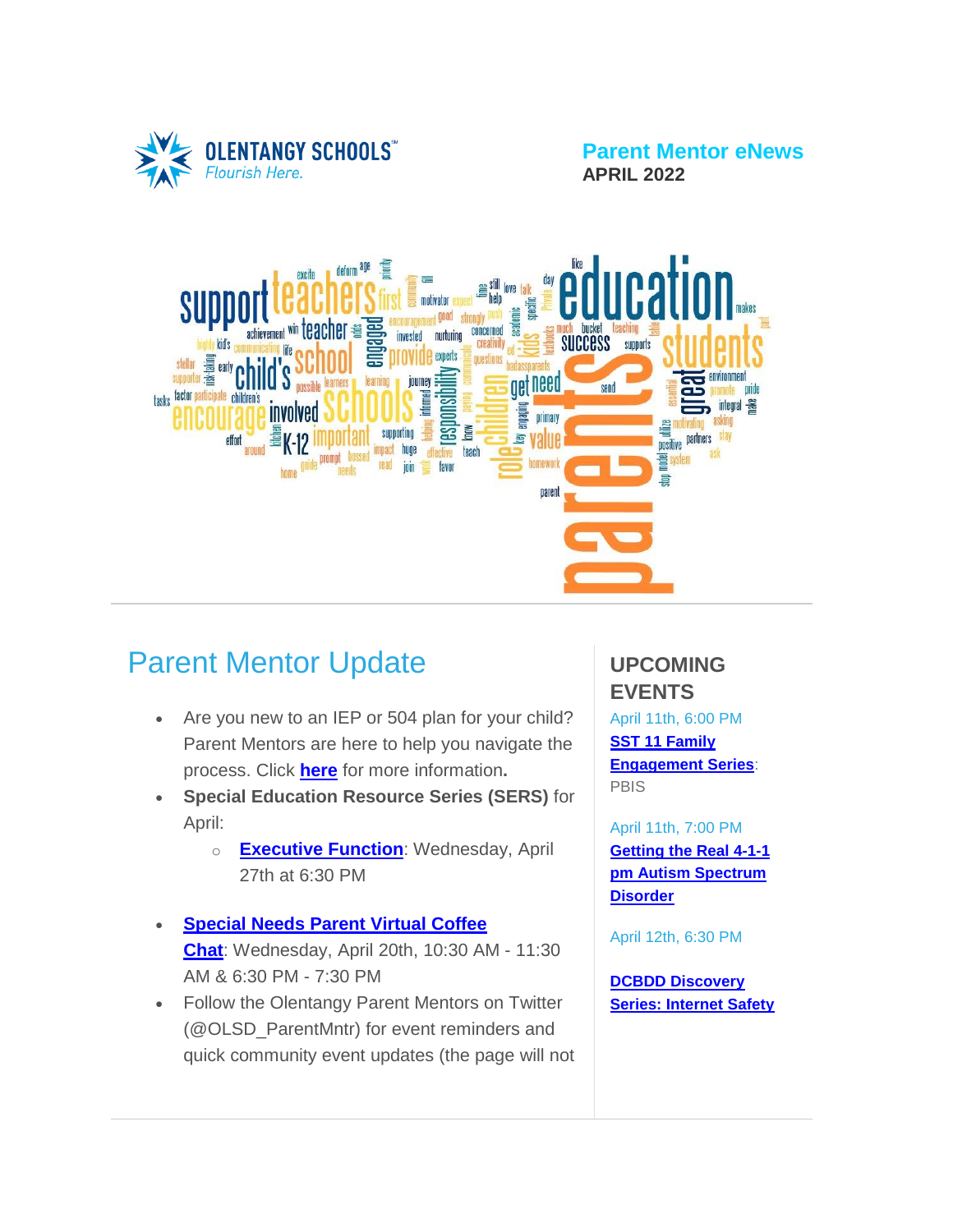be closely monitored, so please continue communicating with us via email or phone).

## Pupil Services Update

IEP Progress Report access has been restored. You can once again access your child's Individualized Education Program (IEP) progress report in the PowerSchool Parent Portal. Please note the new location of the IEP progress report icon, as it is now displayed at the top of the screen. Please contact the Technology Service Desk at 740-657-4357 (HELP) with any questions and thank you for your patience.

# Olentangy Schools Parent **Mentors**

**Fran Gardner,** Middle & High School **[fran\\_gardner@olsd.us](mailto:fran_gardner@olsd.us)**; (614) 332-6868

**Anne Pistone**, Preschool & Elementary School **[anne\\_pistone@olsd.us](mailto:anne_pistone@olsd.us)**; (614) 332-5269



5 Tips for Incredibly Successful IEP **Meetings** 

In **5 Tips for [Incredibly](https://www.wrightslaw.com/info/iep.mtg.5rules.htm) [Successful](https://www.wrightslaw.com/info/iep.mtg.5rules.htm) IEP**



April 20th, 10:30 AM & 6:30 PM

**[Special](https://target.brightarrow.com/userfiles/3594-1/files/Virtual%20Coffee%20Chat%20Invite%20April%202022.pdf) Needs Parent Virtual [Coffee](https://target.brightarrow.com/userfiles/3594-1/files/Virtual%20Coffee%20Chat%20Invite%20April%202022.pdf) Chat**

April 21st, 7:00 PM **Transition [Bootcamp:](https://target.brightarrow.com/userfiles/3594-1/files/2022%20April%20Transition%20Booster%20Session.pdf) [SSI/SSDI](https://target.brightarrow.com/userfiles/3594-1/files/2022%20April%20Transition%20Booster%20Session.pdf) & Benefits [Analysis](https://target.brightarrow.com/userfiles/3594-1/files/2022%20April%20Transition%20Booster%20Session.pdf)**

April 27th, 6:30 PM **Special [Education](https://target.brightarrow.com/userfiles/3594-1/files/Invitation%20Flyer(3).pdf) [Resource](https://target.brightarrow.com/userfiles/3594-1/files/Invitation%20Flyer(3).pdf) Series (SERS): [Executive](https://target.brightarrow.com/userfiles/3594-1/files/Invitation%20Flyer(3).pdf) Function**



The Evaluation Process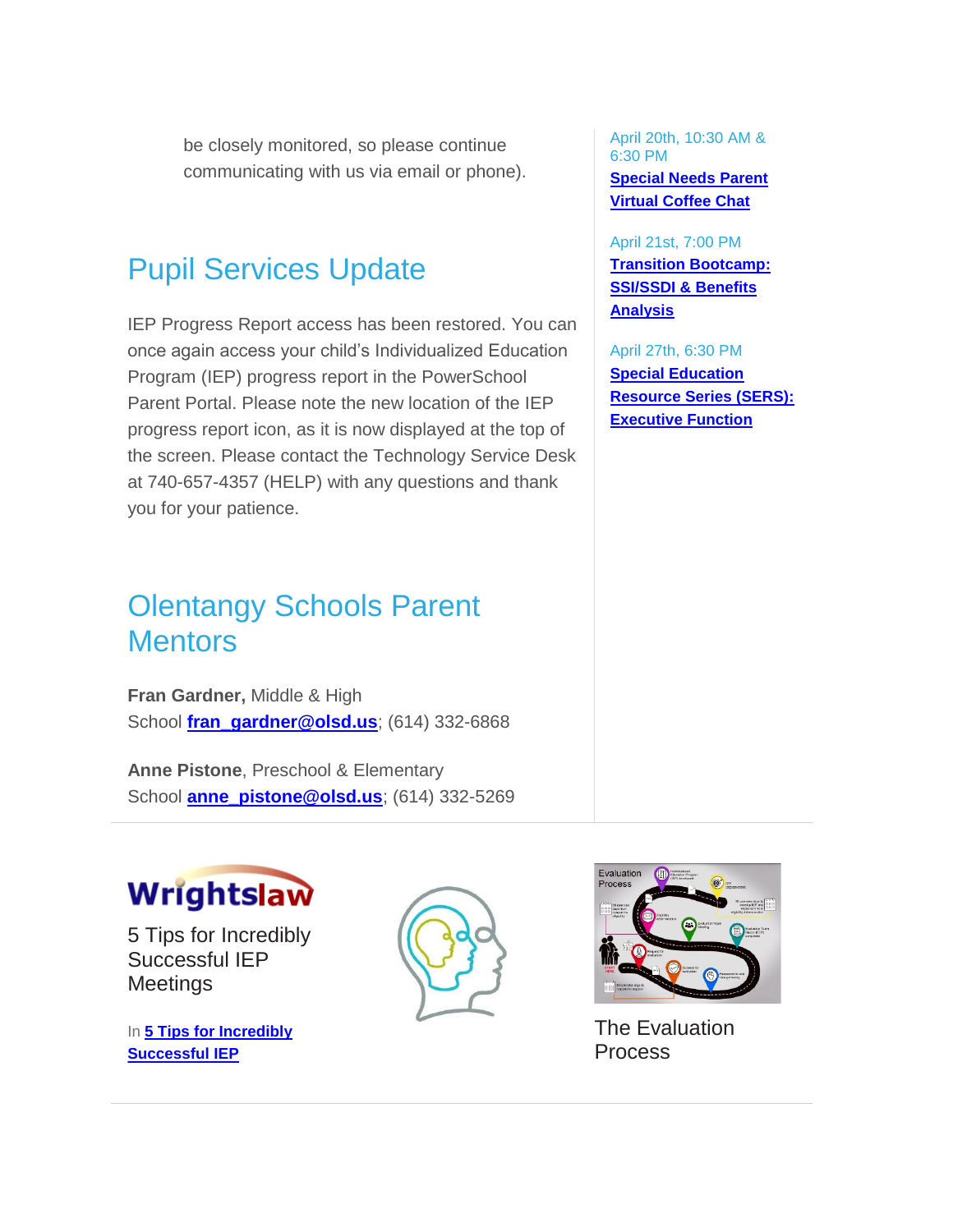**[Meetings](https://www.wrightslaw.com/info/iep.mtg.5rules.htm)**, Pamela Wright from Wrightslaw.com will answer questions from parents about the parental role at IEP meetings, what to do and not do, managing your emotions, and why you need to protect the parent-school relationship.

### Why Girls With ADHD Are Different

ADHD looks different in girls, and that can make it harder to spot and treat. Check out this **[article](https://childmind.org/article/how-to-help-girls-with-adhd/?utm_medium=email&utm_source=newsletter&utm_campaign=publ_ed_nl_2022-03-15&utm_content=how-to-help-girls-with-adhd) from the [ChildMind](https://childmind.org/article/how-to-help-girls-with-adhd/?utm_medium=email&utm_source=newsletter&utm_campaign=publ_ed_nl_2022-03-15&utm_content=how-to-help-girls-with-adhd) [Institute](https://childmind.org/article/how-to-help-girls-with-adhd/?utm_medium=email&utm_source=newsletter&utm_campaign=publ_ed_nl_2022-03-15&utm_content=how-to-help-girls-with-adhd)** to learn how ADHD is different in girls, what are some of the challenges girls face, and how parents can help.

Are you new to the Special Education journey? ODE has created an **[Evaluation](https://target.brightarrow.com/userfiles/3594-1/files/2022%20ODE%20evaluation-roadmap-final.pdf) [Roadmap](https://target.brightarrow.com/userfiles/3594-1/files/2022%20ODE%20evaluation-roadmap-final.pdf)** for families with children ages 3-21 to help guide you through the process. Also, the **[PACER](https://target.brightarrow.com/userfiles/3594-1/files/2022%20PACER%20Center%20SpEd%20Process%20Overview.pdf) [Center](https://target.brightarrow.com/userfiles/3594-1/files/2022%20PACER%20Center%20SpEd%20Process%20Overview.pdf) sent out this [helpful](https://target.brightarrow.com/userfiles/3594-1/files/2022%20PACER%20Center%20SpEd%20Process%20Overview.pdf) article** in their Winter 2022 newsletter about beginning the process in special education.



2e Families & **Teachers** 

#### **With [Understanding](https://www.withunderstandingcomescalm.com/reacting-vs-responding-to-twice-exceptional-behavior/) [Comes](https://www.withunderstandingcomescalm.com/reacting-vs-responding-to-twice-exceptional-behavior/) Calm shared this [helpful](https://www.withunderstandingcomescalm.com/reacting-vs-responding-to-twice-exceptional-behavior/) article** for

Reacting vs Responding to Twice Exceptional Behavior; tips for Parents, Teachers and Adults on how to help 2e individuals.



#### Autism Acceptance

April is National Autism Awareness and Acceptance Month. Here are some ideas to help celebrate this month from the **[Organization](https://researchautism.org/promote-autism-acceptance-with-oar-this-april/?utm_source=OARacle+Newsletter+Subscribers&utm_campaign=57dcb1e70b-OARacle+February+2022+Issue_COPY_01&utm_medium=email&utm_term=0_132914a232-57dcb1e70b-171483450) for Autism [Research](https://researchautism.org/promote-autism-acceptance-with-oar-this-april/?utm_source=OARacle+Newsletter+Subscribers&utm_campaign=57dcb1e70b-OARacle+February+2022+Issue_COPY_01&utm_medium=email&utm_term=0_132914a232-57dcb1e70b-171483450) or [OAR](https://researchautism.org/promote-autism-acceptance-with-oar-this-april/?utm_source=OARacle+Newsletter+Subscribers&utm_campaign=57dcb1e70b-OARacle+February+2022+Issue_COPY_01&utm_medium=email&utm_term=0_132914a232-57dcb1e70b-171483450)**.



### Events and Summer Resources

**The**

**Columbus Zoo** recently created a **[Sensory](https://target.brightarrow.com/userfiles/3594-1/files/Columbus%20Zoo%20Sensory%20Friendly%20Schedule.png) [Friendly](https://target.brightarrow.com/userfiles/3594-1/files/Columbus%20Zoo%20Sensory%20Friendly%20Schedule.png) Events [Schedule](https://target.brightarrow.com/userfiles/3594-1/files/Columbus%20Zoo%20Sensory%20Friendly%20Schedule.png)** for

2022. An **Olentangy Summer Camp & Activities Expo** was held on March 10, 2022. Here

#### is a **list of [the](https://target.brightarrow.com/userfiles/3594-1/files/2022%20Olentangy%20Summer%20Camp%20%26%20Activities%20Vendors%20(Public).pdf)**

**[vendors](https://target.brightarrow.com/userfiles/3594-1/files/2022%20Olentangy%20Summer%20Camp%20%26%20Activities%20Vendors%20(Public).pdf)** from the expo in case you missed it. **Buddy**